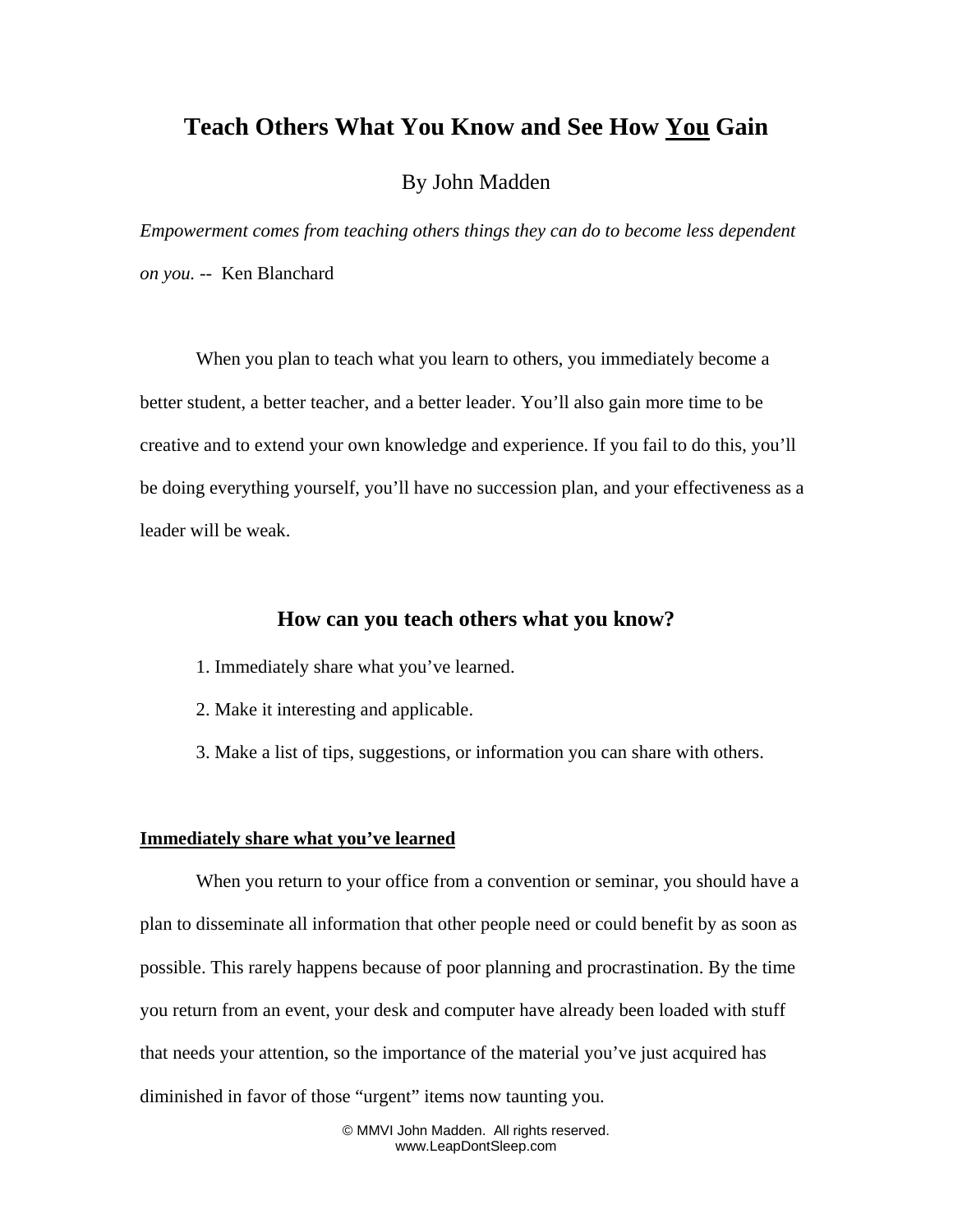When I ran a group of hotels, my managers often attended conventions and seminars. I encouraged them, after each event, to make a summary of what they learned and present it to their staff in a training environment, with a copy of the highlights to me so I could follow-up on their successes. Another benefit was that I was able to measure the return on investment related to the expense of multiple attendances at these events. At first there was some resistance, but everyone soon realized the benefits, both to them and to their employees.

#### **Make it interesting and applicable.**

All information shared must have a purpose, not only for the communicator of the information, but also for the receiver. Often we teach some of our great knowledge to others, only to find little or no interest. Perhaps we were inept at articulating the benefits of this knowledge – or how to apply it. Teaching information or knowledge without immediate benefit or application to the learner is often unproductive.

I presented a seminar on interpersonal skills to a group in a manufacturing plant. One lady said on her evaluation that the information really helped her to identify the causes of conflict between her and her teenage daughter, while she had no problems getting along with her coworkers. In other words, the information was applicable to her in one way, while it was applicable in other ways to someone else. Make sure that the information has meaning and some benefit for the recipient. There must be a link - a connection - between what you share and what the recipient needs and/or wants in order to do a better job.